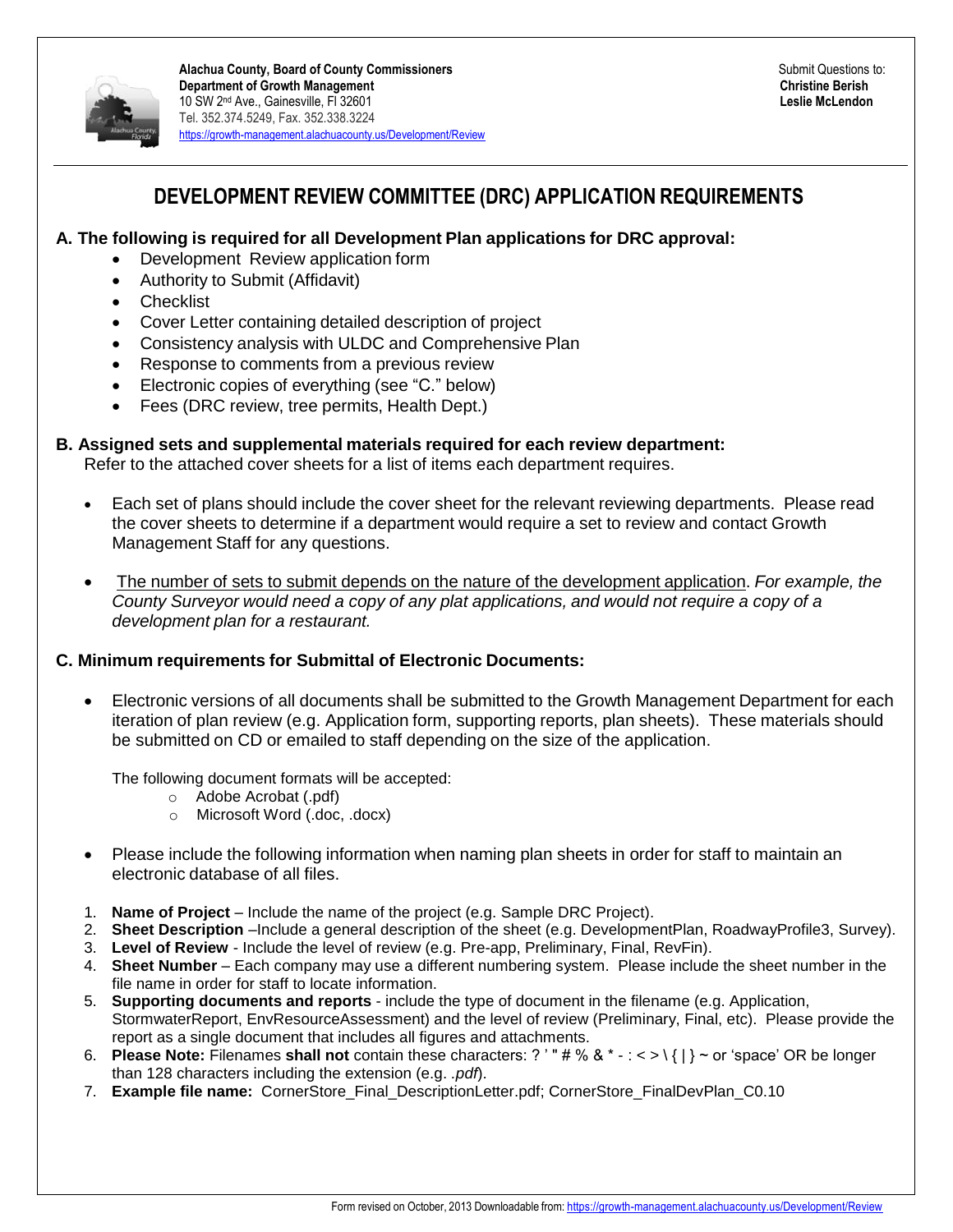

Submit Application to: Christine Berish Leslie McLendon

# GROWTH MANAGEMENT

|  |  |  |  | Hard copy printed materials to submit: |  |  |
|--|--|--|--|----------------------------------------|--|--|
|--|--|--|--|----------------------------------------|--|--|

- Development Review Application Form
- \_ Authorization to Submit
- \_ Cover Letter containing detailed description of project and responses to any comments from previous review
- DRC Checklist
- All originals (i.e signed forms, checklists, affidavits, cover letters)
- 11"x17" Aerial Photo
- Plan sheets (24" x 36" or 11" x 17" depending on the scope of the project)
	- Large sets of 24" x 36" development plans should always be folded. Final development plans are to be signed and sealed. No large rolled plan sets please.

Electronic copies to submit:

One CD of all documents, reports and plan sheets

The following list of reports can be submitted electronically in lieu of printing:

Traffic Study Environmental Resource Checklist Open Space Management Plan Homeowners Association Documents Conservation Easement Documents Arborist/EPD Inspection Forms and/or Tree Inventory Any letter for or from other agencies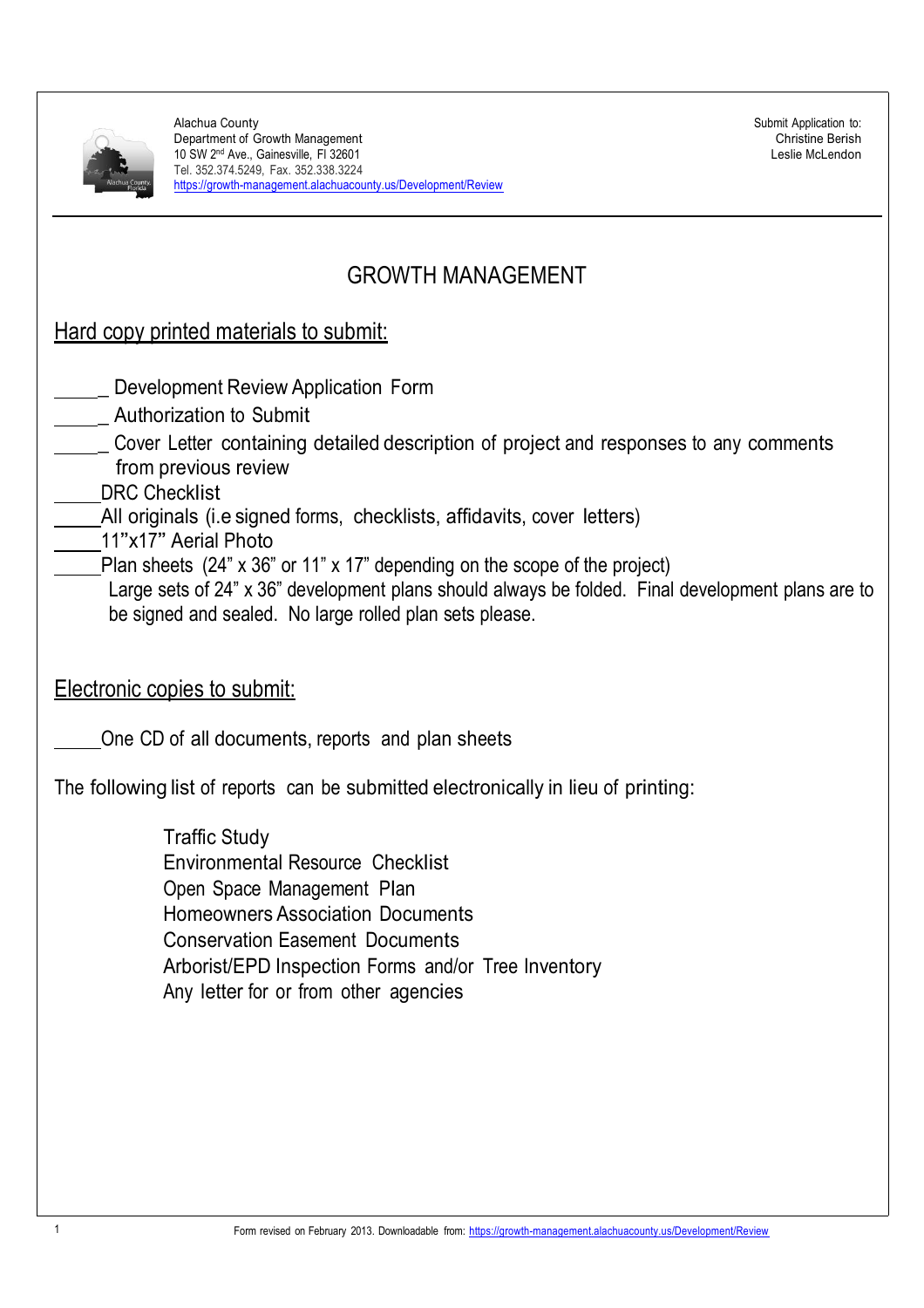|  | Alachua County,<br>Florida |
|--|----------------------------|

# PUBLIC WORKS DEPARTMENT

| 2 complete sets of the following and 1 reduced copy of plan sheets |  |  |  |  |  |  |  |  |
|--------------------------------------------------------------------|--|--|--|--|--|--|--|--|
|--------------------------------------------------------------------|--|--|--|--|--|--|--|--|

- Development Review Application Form
- \_ Cover Letter containing detailed description of project and responses to any comments from previous review
- DRC Checklist
- Stormwater Report
- Traffic Study
	- Plan sheets  $(2 \text{ sets of } 24" \times 36" \text{ and } 1 \text{ set of } 11" \times 17" )$ 
		- Only one set of final development plans are required to be signed and sealed.
- Electronic copies to submit:
	- One CD of all files used for stormwater design (this includes CAD files, Excel files, POND or ICPR files, pipe sizing calculation files)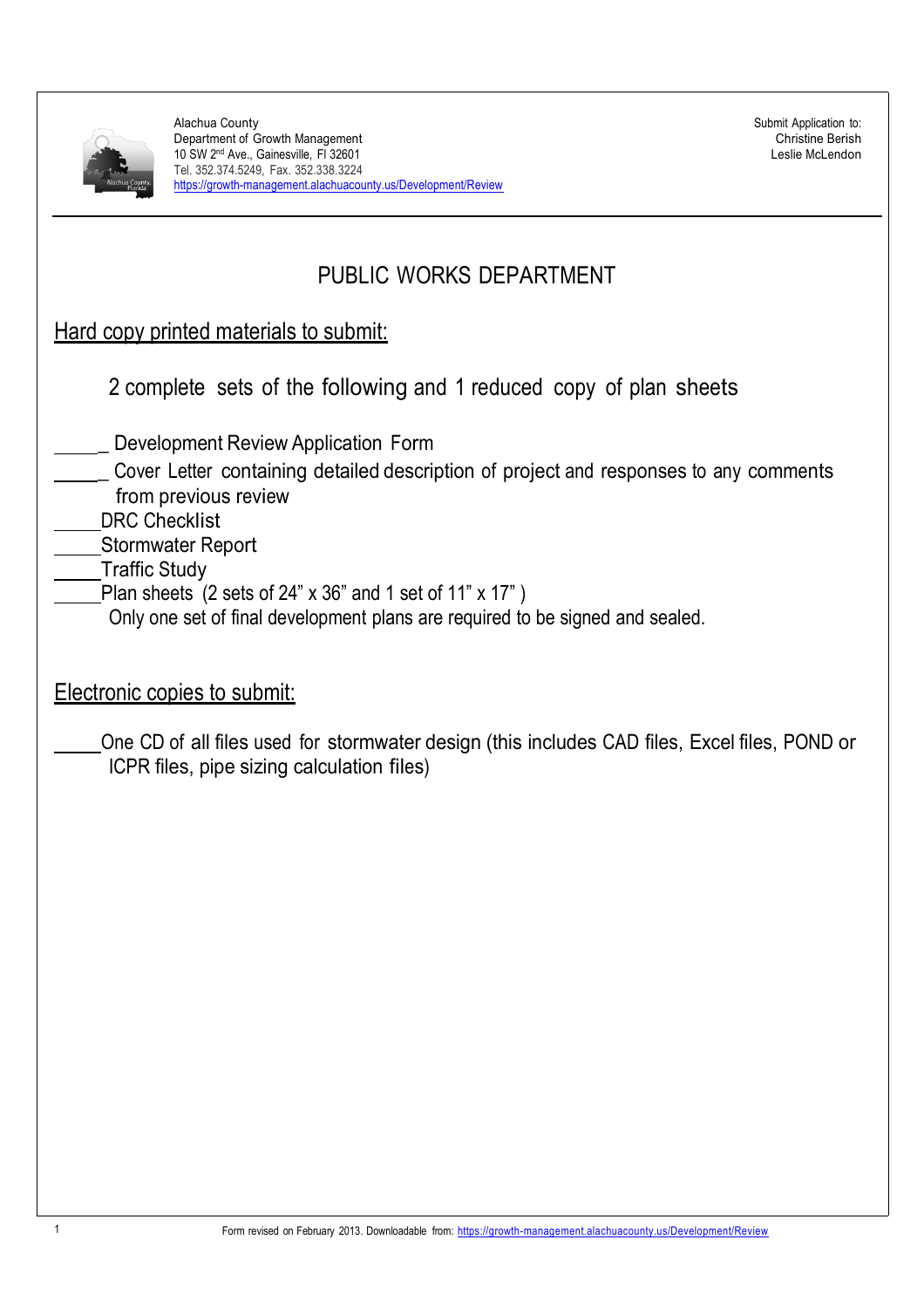

Submit Application to: Christine Berish Leslie McLendon

# ENVIRONMENTAL PROTECTION DEPARTMENT

## Hard copy printed materials to submit:

- Development Review Application Form
- \_ Cover Letter containing detailed description of project and responses to any comments from previous review
- <sup>11</sup>"x17" Aerial Photo
- Environmental Resource Checklist
- Plan sheets (11" x 17" unless otherwise requested)
- If requested, large sets of 24" x 36" development plans should always be folded. Final development plans are to be signed and sealed. No large rolled plan sets please. Do not include roadway plan and profile or cross section sheets for EPD.
- Environmental Resource Assessment (this only has to be submitted with the first application)
- Open Space Management Plan

Electronic version of all documents, correspondence, reports and plan sheets shall be submitted to the Growth Management Department for each iteration of plan revierw. These should include:

> Permanent Protection Documents (i.e Conservation Easement) Homeowners Association Documents for projects that include Conservation Areas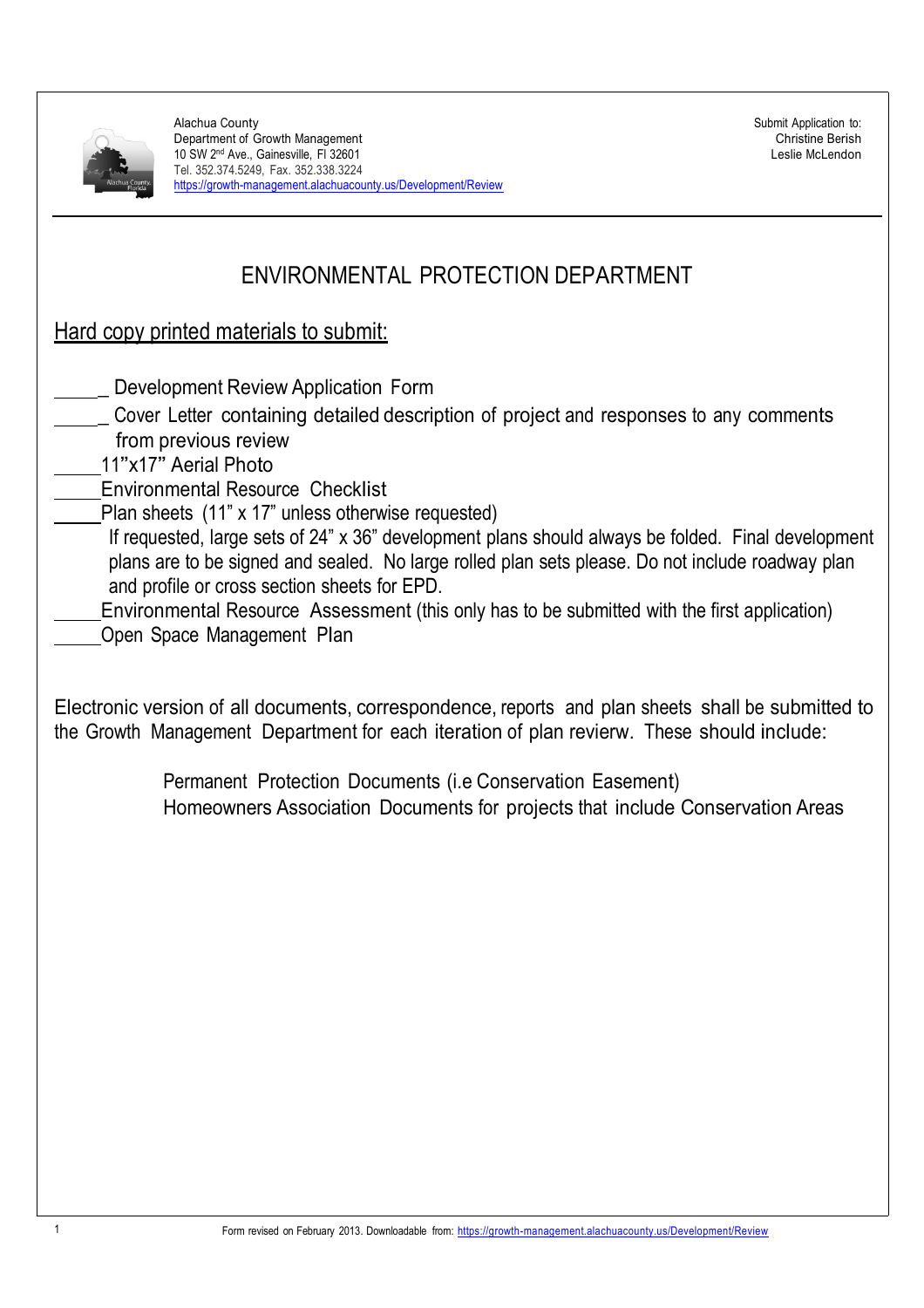

Submit Application to: Christine Berish Leslie McLendon

# COUNTY ARBORIST (FORESTER/LANDSCAPE INSPECTOR)

- Development Review Application Form
- \_ Cover Letter containing detailed description of project and responses to any comments from previous review
- <sup>11</sup>"x17" Aerial Photo
- Arborist/EPD Site Inspection Form
- Tree Inventory Report
- Plan sheets (24" x 36")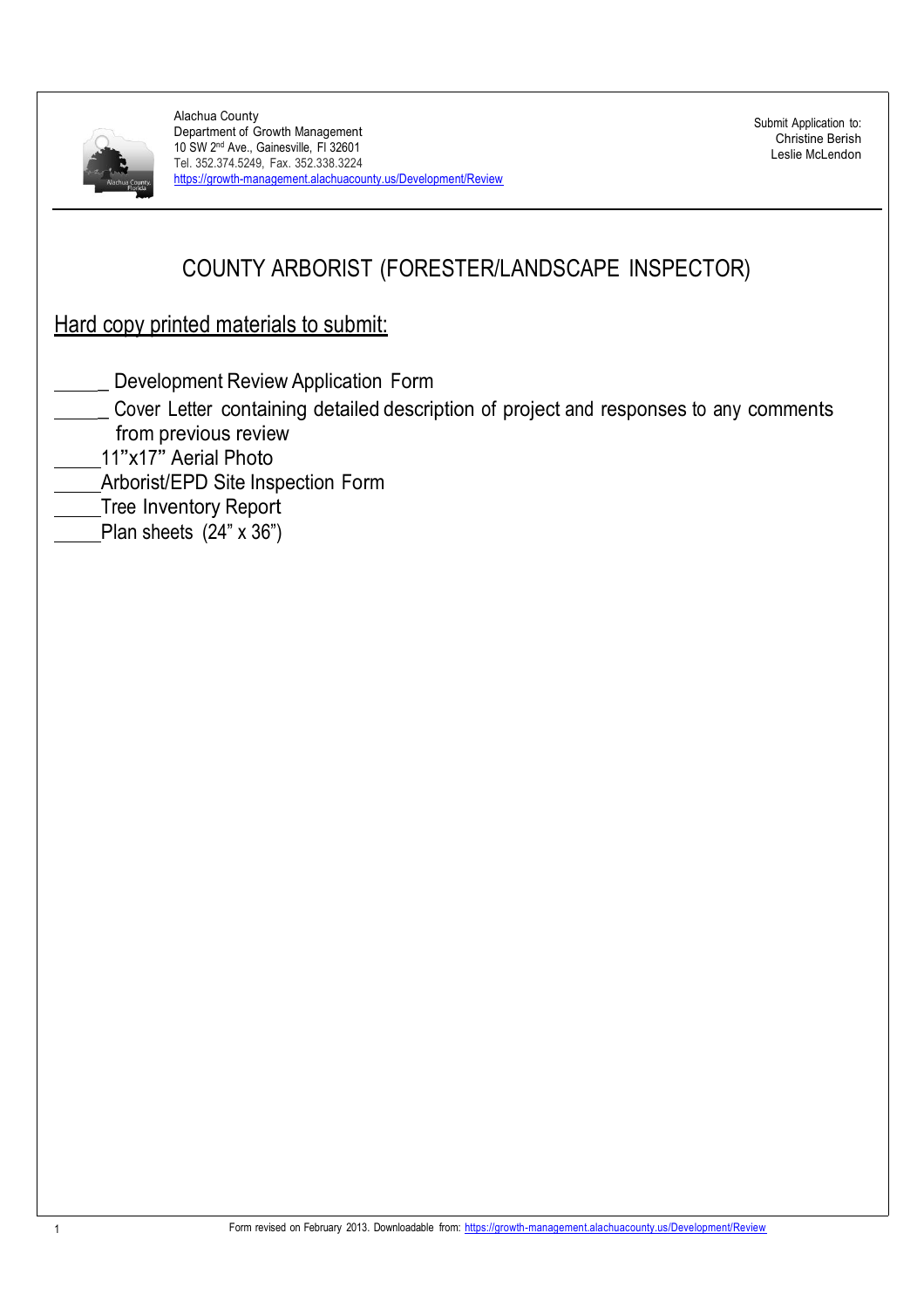

Submit Application to: Christine Berish Leslie McLendon

# ALACHUA COUNTY FIRE RESCUE

- Development Review Application Form
- \_ Cover Letter containing detailed description of project and responses to any comments from previous review
- DRC Checklist
- Plan sheets  $(24" \times 36")$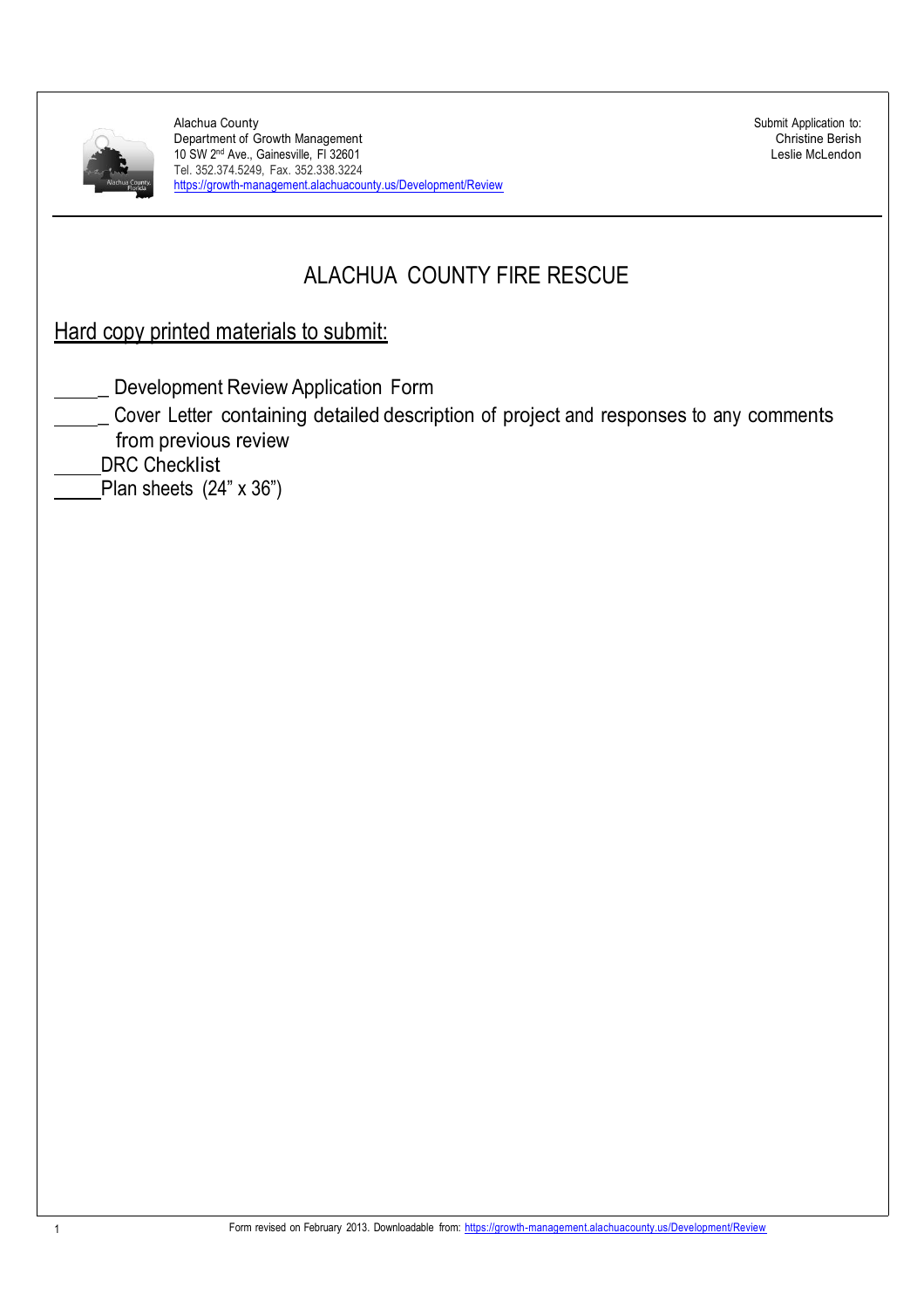

Submit Application to: Christine Berish Leslie McLendon

# GAINESVILLE REGIONAL UTILITIES

- Development Review Application Form
- \_ Cover Letter containing detailed description of project and responses to any comments from previous review
- DRC Checklist
- Plan sheets (24" x 36")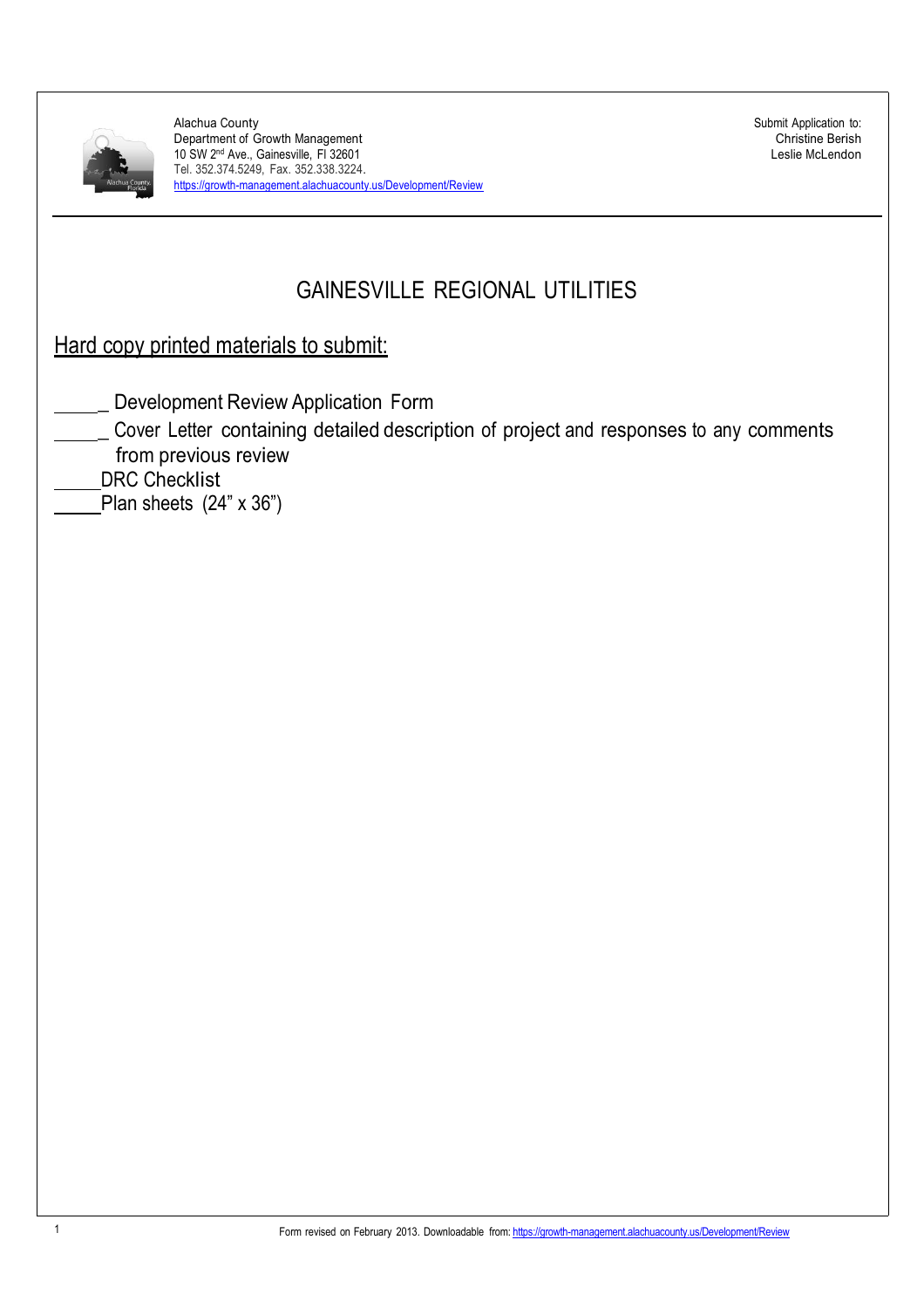

Submit Application to: Christine Berish Leslie McLendon

# CLAY ELECTRIC (Projects in Clay Electric service area)

- Development Review Application Form
- \_ Cover Letter containing detailed description of project and responses to any comments from previous review
- DRC Checklist
- Plan sheets (24" x 36")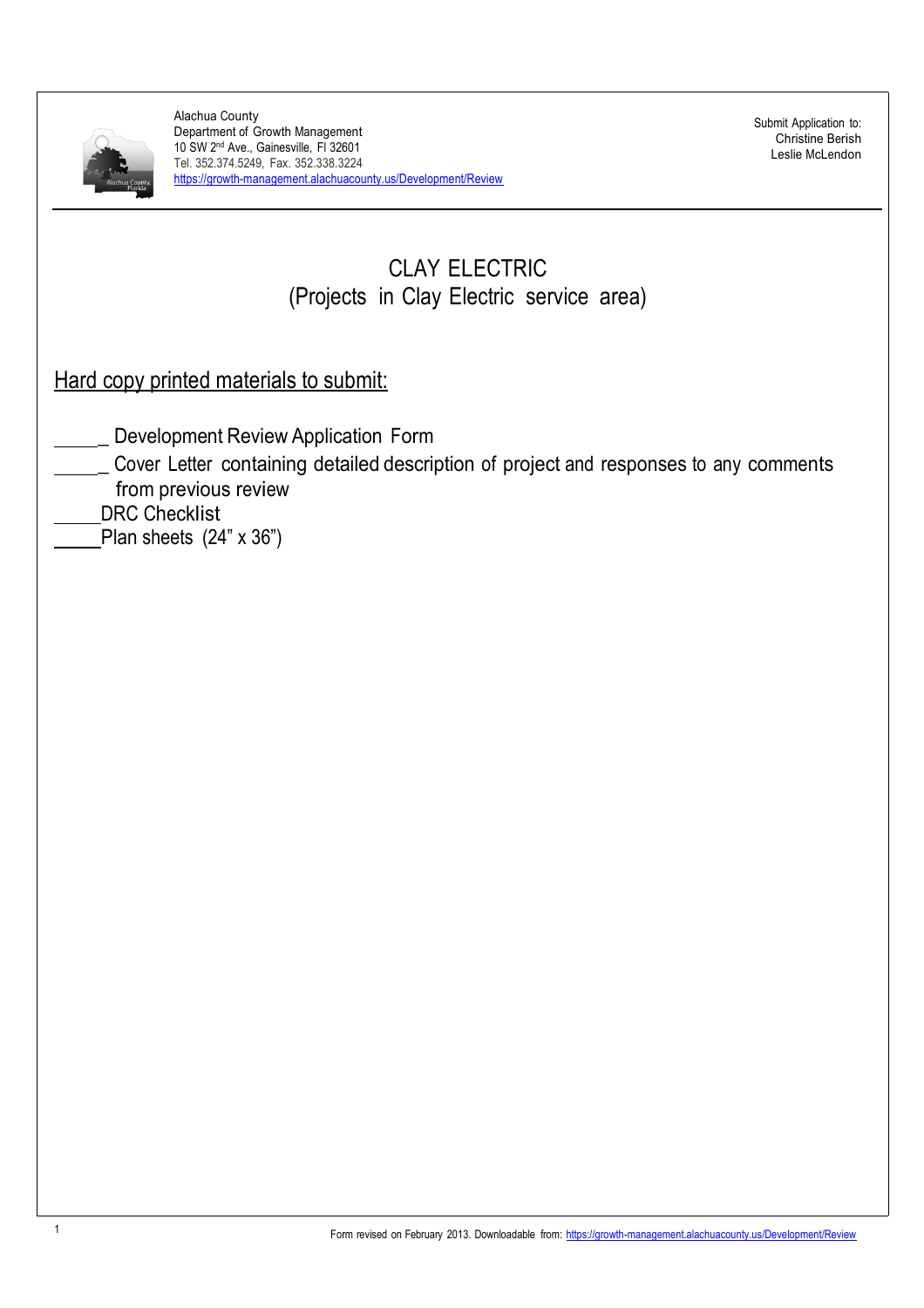

Submit Application to: Christine Berish Leslie McLendon

# COUNTY SURVEYOR (Platted Subdivisions for Final and Replats)

- Development Review Application Form
- \_Cover Letter containing detailed description of project and responses to any comments from previous review
- Replat Checklist
- Title Opinion
- Easement Documentation
- Boundary Survey (24" x 36" signed, sealed and dated)
- Plat or Replat (24" x 36" signed, sealed and dated)